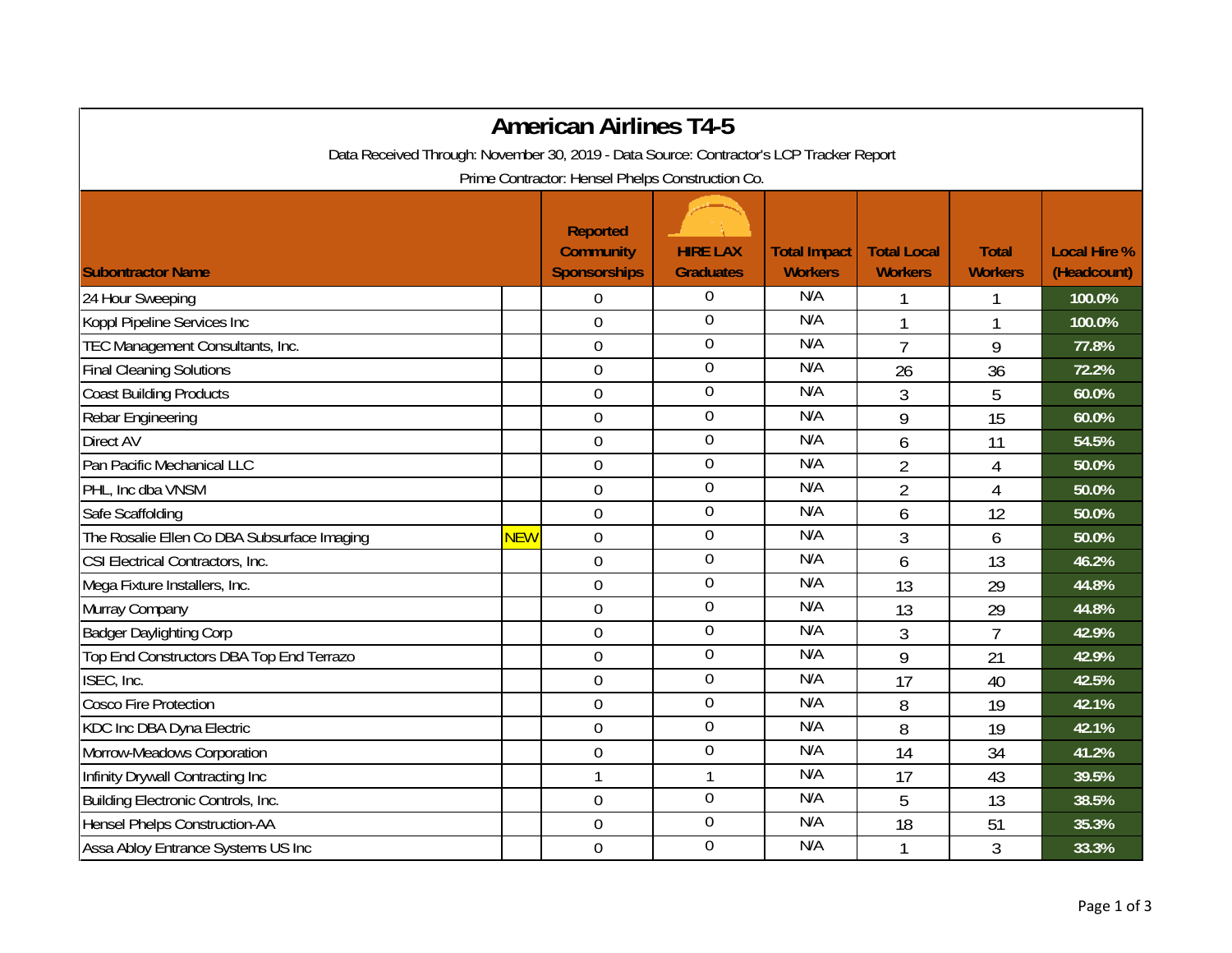| <b>American Airlines T4-5</b>                                                           |                                                            |                                     |                                       |                                      |                                |                                    |  |  |
|-----------------------------------------------------------------------------------------|------------------------------------------------------------|-------------------------------------|---------------------------------------|--------------------------------------|--------------------------------|------------------------------------|--|--|
| Data Received Through: November 30, 2019 - Data Source: Contractor's LCP Tracker Report |                                                            |                                     |                                       |                                      |                                |                                    |  |  |
| Prime Contractor: Hensel Phelps Construction Co.                                        |                                                            |                                     |                                       |                                      |                                |                                    |  |  |
| <b>Subontractor Name</b>                                                                | <b>Reported</b><br><b>Community</b><br><b>Sponsorships</b> | <b>HIRE LAX</b><br><b>Graduates</b> | <b>Total Impact</b><br><b>Workers</b> | <b>Total Local</b><br><b>Workers</b> | <b>Total</b><br><b>Workers</b> | <b>Local Hire %</b><br>(Headcount) |  |  |
| <b>Concrete Coring Company</b>                                                          | $\boldsymbol{0}$                                           | $\boldsymbol{0}$                    | N/A                                   | 3                                    | 9                              | 33.3%                              |  |  |
| Cupertino Electric, Inc.                                                                | $\overline{0}$                                             | $\boldsymbol{0}$                    | N/A                                   | 19                                   | 57                             | 33.3%                              |  |  |
| Paulhus Milwork Installation                                                            | $\boldsymbol{0}$                                           | $\boldsymbol{0}$                    | N/A                                   | $\overline{2}$                       | 6                              | 33.3%                              |  |  |
| Psomas                                                                                  | $\boldsymbol{0}$                                           | $\boldsymbol{0}$                    | N/A                                   | $\overline{2}$                       | 6                              | 33.3%                              |  |  |
| Matrix Environmental                                                                    | $\overline{0}$                                             | $\mathbf 0$                         | N/A                                   | 22                                   | 67                             | 32.8%                              |  |  |
| <b>Best Contracting Services</b>                                                        | $\boldsymbol{0}$                                           | $\overline{0}$                      | N/A                                   | $\overline{7}$                       | 22                             | 31.8%                              |  |  |
| <b>Environmental Construction Group (ECG)</b>                                           | $\boldsymbol{0}$                                           | $\boldsymbol{0}$                    | N/A                                   | 13                                   | 41                             | 31.7%                              |  |  |
| Masonry Concepts, Inc.                                                                  | $\boldsymbol{0}$                                           | $\boldsymbol{0}$                    | N/A                                   | 3                                    | 10                             | 30.0%                              |  |  |
| Performance Contracting, Inc.                                                           | $\mathbf 0$                                                | $\mathbf 0$                         | N/A                                   | 34                                   | 119                            | 28.6%                              |  |  |
| Corradini Corp                                                                          | $\boldsymbol{0}$                                           | $\boldsymbol{0}$                    | N/A                                   | 5                                    | 18                             | 27.8%                              |  |  |
| <b>SASCO</b>                                                                            | $\boldsymbol{0}$                                           | $\boldsymbol{0}$                    | N/A                                   | 8                                    | 29                             | 27.6%                              |  |  |
| Premier Tile & Marble                                                                   | $\mathbf 0$                                                | $\boldsymbol{0}$                    | N/A                                   | 9                                    | 34                             | 26.5%                              |  |  |
| Signature Flooring, Inc.                                                                | $\mathbf 0$                                                | $\boldsymbol{0}$                    | N/A                                   | 6                                    | 23                             | 26.1%                              |  |  |
| Siemens Industry, Inc.                                                                  | $\boldsymbol{0}$                                           | $\boldsymbol{0}$                    | N/A                                   |                                      | $\overline{4}$                 | 25.0%                              |  |  |
| <b>Ethos Energy Field Services LLC</b>                                                  | $\overline{2}$                                             | $\overline{2}$                      | N/A                                   | 10                                   | 44                             | 22.7%                              |  |  |
| <b>Sterndahl Enterprises</b>                                                            | $\mathbf 0$                                                | $\boldsymbol{0}$                    | N/A                                   | 5                                    | 22                             | 22.7%                              |  |  |
| Johnson & Turner Painting Co, Inc.                                                      | $\mathbf 0$                                                | $\overline{0}$                      | N/A                                   | $\overline{2}$                       | 10                             | 20.0%                              |  |  |
| Gonsalves & Santucci Inc DBA Conco Pumping                                              | $\overline{0}$                                             | $\mathbf 0$                         | N/A                                   | $\overline{2}$                       | 11                             | 18.2%                              |  |  |
| Washington Iron Works                                                                   | $\boldsymbol{0}$                                           | $\mathbf 0$                         | N/A                                   | 5                                    | 28                             | 17.9%                              |  |  |
| Xcel Mechanical System, Inc.                                                            | $\boldsymbol{0}$                                           | $\mathbf 0$                         | N/A                                   |                                      | $\overline{1}$                 | 14.3%                              |  |  |
| Commercial Scaffolding of CA Inc.                                                       | $\boldsymbol{0}$                                           | $\boldsymbol{0}$                    | N/A                                   |                                      | 8                              | 12.5%                              |  |  |
| Hill Crane Service, Inc.                                                                | $\boldsymbol{0}$                                           | $\boldsymbol{0}$                    | N/A                                   |                                      | 11                             | 9.1%                               |  |  |
| Otis Elevator                                                                           | $\mathbf 0$                                                | $\boldsymbol{0}$                    | N/A                                   | 1                                    | 11                             | 9.1%                               |  |  |
| <b>Connor Concrete Cutting and Coring</b>                                               | $\mathbf 0$                                                | $\overline{0}$                      | N/A                                   |                                      | 14                             | $7.1\%$                            |  |  |
| Condon Jonson & Associates                                                              | $\mathbf 0$                                                | $\boldsymbol{0}$                    | N/A                                   | $\overline{2}$                       | 29                             | 6.9%                               |  |  |